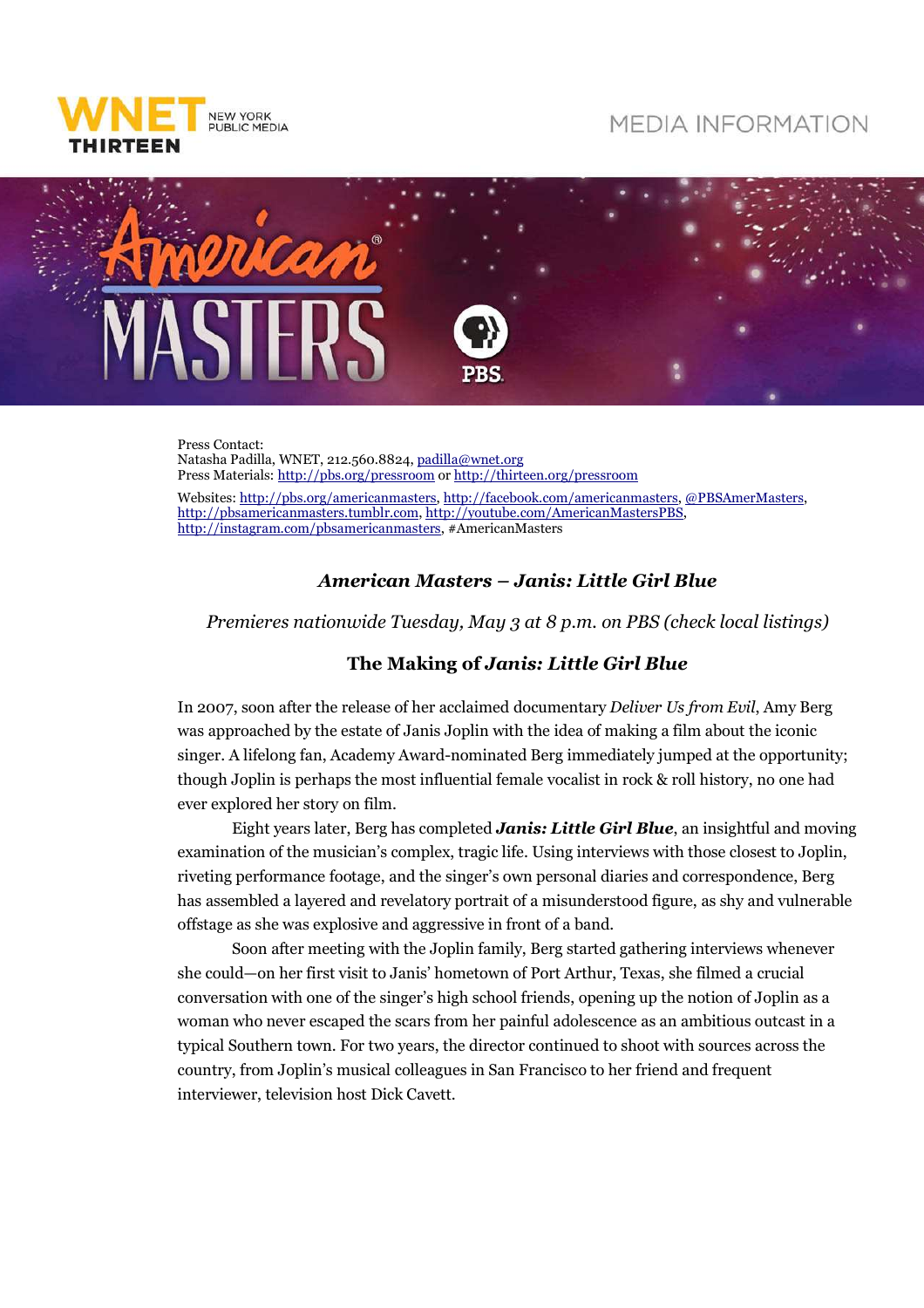But the project lost momentum, and Berg spent several years trying to get the film back on track. Eventually she met with Oscar-winning filmmaker Alex Gibney (*Taxi to the Dark Side*, *Enron: The Smartest Guys in the Room*), who has worked on numerous music-related documentaries over the years, even touching on eras and communities close to Joplin in his films about the blues (*Lightning in a Bottle*), Ken Kesey's Merry Pranksters (*Magic Trip*), and Hunter S. Thompson (*Gonzo*). Gibney agreed to join the Joplin project as a producer, and put together the funding and resources that Berg required to get the film made.

The director determined that she wanted the movie to be told as much as possible in Joplin's own words, so she dove deep into the singer's private letters, many of them never previously published. What she discovered was Joplin's constant need for approval and validation—what Berg calls "the little girl inside of her" with a permanent sense that she had to prove, especially to her own family, that she truly was somebody, that her desire for freedom and individual expression was leading her toward real accomplishment, not just a rejection of her upbringing. Janis' unique and ultra-powerful voice was driving her journey, shouting angst, pain and heartbreak from every stage she visited.

Berg searched for the perfect person to read the letters and give voice to Joplin's innermost feelings. She heard an interview with the celebrated Georgia-born indie rock artist Chan Marshall, who performs under the name Cat Power, on the internet, and instantly thought she found the right reader to convey these difficult emotional experiences.

"I was terrified because I didn't want to hurt Janis," says Marshall. "She's not a character, not a cartoon, she was a real young woman with so much heart and feeling. But I was moved by the letters—I was the weirdo, the only person in my family who ever left the South, and they reminded me of letters I wrote to my grandmother in hopes of acknowledgment and validation. I felt parallels."

"When I was reading the last letter," she continues, "I couldn't do it. I was so upset, I started bawling. But right at the end, I imagined Janis sitting there, saying 'Do it, it's cool, do whatever you want.' She was there all of a sudden, saying 'You're helping me out.' So I felt that spirit vibe for a second, and I was able to finish."

Even for such a legendary subject, finding archival material was a challenge. It was essential to take a thorough look at Joplin's early years, Berg felt, to really understand what shaped her character and drove her performances. But documentation of her life before she reached the spotlight was sparse, and the director had to dig deep to find photos, flyers, and newspaper clippings to illustrate Joplin's high school and college years.

Even once Joplin became a star, though, footage could be surprisingly difficult to come by. Many archives have been erased or lost, and even coverage of some of her most celebrated performances was often limited to one camera that wasn't always focused on the lead singer. Berg's research, though, turned up some extraordinary, never-before-seen clips, including stunning footage (shot by groundbreaking documentary filmmaker D.A. Pennebaker) of Joplin in the recording studio; a scene of her playing the not-yet-released "Me and Bobby McGee" for